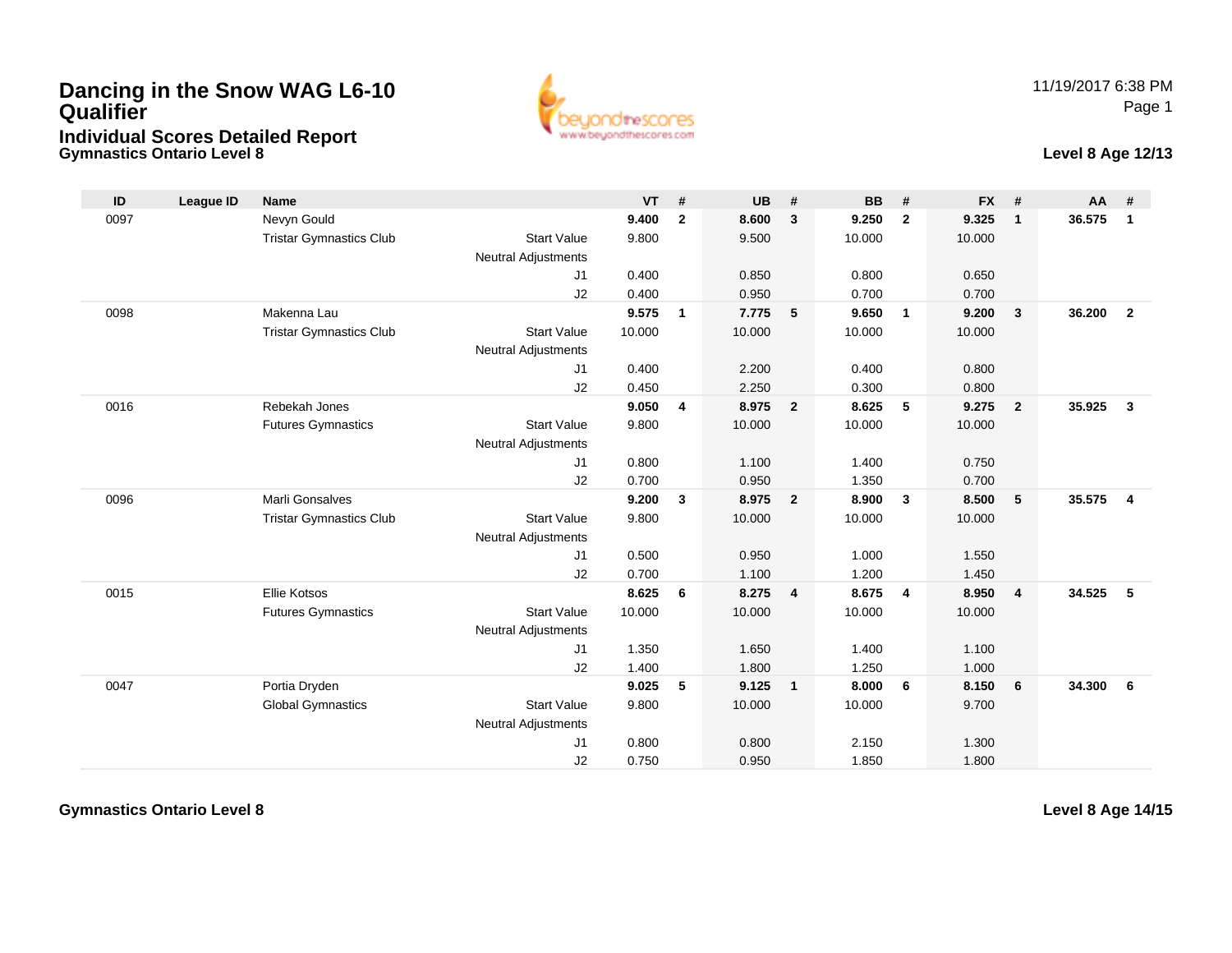# **Dancing in the Snow WAG L6-10 Qualifier Individual Scores Detailed Report**



## 11/19/2017 6:38 PM

Page 2

|      | ndividual Scores Detailed Report |                                   |                                  | as as accountable in as such |                         |                |                         |                |                |                   |              |          |                         |
|------|----------------------------------|-----------------------------------|----------------------------------|------------------------------|-------------------------|----------------|-------------------------|----------------|----------------|-------------------|--------------|----------|-------------------------|
| ID   | League ID                        | <b>Name</b>                       |                                  | <b>VT</b>                    | #                       | <b>UB</b>      | #                       | <b>BB</b>      | #              | <b>FX</b>         | #            | AA       | #                       |
| 0017 |                                  | Hannah Jones                      |                                  | 9.000                        | $\overline{\mathbf{4}}$ | 9.175          | $\overline{\mathbf{4}}$ | 9.000          | $\mathbf{3}$   | 9.400             | $\mathbf{2}$ | 36.575   | $\overline{1}$          |
|      |                                  | <b>Futures Gymnastics</b>         | <b>Start Value</b>               | 10.000                       |                         | 10.000         |                         | 10.000         |                | 10.000            |              |          |                         |
|      |                                  |                                   | <b>Neutral Adjustments</b>       |                              |                         |                |                         |                |                |                   |              |          |                         |
|      |                                  |                                   | J <sub>1</sub>                   | 1.000                        |                         | 0.850          |                         | 1.050          |                | 0.650             |              |          |                         |
|      |                                  |                                   | J2                               | 1.000                        |                         | 0.800          |                         | 0.950          |                | 0.550             |              |          |                         |
| 0048 |                                  | Maya Kerr                         |                                  | 9.100                        | $\mathbf{3}$            | 8.950          | 8                       | 8.950          | 4              | 9.450             | $\mathbf{1}$ | 36.450   | $\overline{\mathbf{2}}$ |
|      |                                  | <b>Global Gymnastics</b>          | <b>Start Value</b>               | 10.000                       |                         | 10.000         |                         | 10.000         |                | 10.000            |              |          |                         |
|      |                                  |                                   | <b>Neutral Adjustments</b>       |                              |                         |                |                         |                |                |                   |              |          |                         |
|      |                                  |                                   | J <sub>1</sub>                   | 0.800                        |                         | 1.150          |                         | 1.050          |                | 0.550             |              |          |                         |
|      |                                  |                                   | J2                               | 1.000                        |                         | 0.950          |                         | 1.050          |                | 0.550             |              |          |                         |
| 0021 |                                  | Lauren Burnham                    |                                  | 9.375                        | $\overline{\mathbf{2}}$ | 9.275          | $\overline{2}$          | 8.700          | $\overline{7}$ | 9.075             | 5            | 36.425   | $\overline{\mathbf{3}}$ |
|      |                                  | <b>Futures Gymnastics</b>         | <b>Start Value</b>               | 10.000                       |                         | 10.000         |                         | 10.000         |                | 10.000            |              |          |                         |
|      |                                  |                                   | <b>Neutral Adjustments</b>       |                              |                         |                |                         |                |                |                   |              |          |                         |
|      |                                  |                                   | J <sub>1</sub>                   | 0.600                        |                         | 0.650          |                         | 1.350          |                | 0.950             |              |          |                         |
|      |                                  |                                   | J2                               | 0.650                        |                         | 0.800          |                         | 1.250          |                | 0.900             |              |          |                         |
| 0067 |                                  | Laura White                       |                                  | 8.575                        | 8                       | 9.300          | $\mathbf{1}$            | 9.175          | $\mathbf{1}$   | 9.350             | $\mathbf{3}$ | 36.400   | $\overline{\mathbf{4}}$ |
|      |                                  | Niagara Acro Cats                 | <b>Start Value</b>               | 9.500                        |                         | 10.000         |                         | 9.700          |                | 10.000            |              |          |                         |
|      |                                  |                                   | <b>Neutral Adjustments</b>       |                              |                         |                |                         |                |                |                   |              |          |                         |
|      |                                  |                                   | J <sub>1</sub>                   | 0.900                        |                         | 0.700          |                         | 0.500          |                | 0.650             |              |          |                         |
|      |                                  |                                   | J2                               | 0.950                        |                         | 0.700          |                         | 0.550          |                | 0.650             |              |          |                         |
| 0099 |                                  | Alicia Ricketts                   |                                  | 9.450                        | $\overline{1}$          | 9.250          | $\mathbf{3}$            | 8.600          | 8              | 9.075             | $\sqrt{5}$   | 36.375   | $-5$                    |
|      |                                  | <b>Tristar Gymnastics Club</b>    | <b>Start Value</b>               | 10.000                       |                         | 10.000         |                         | 10.000         |                | 10.000            |              |          |                         |
|      |                                  |                                   | <b>Neutral Adjustments</b>       |                              |                         |                |                         |                |                |                   |              |          |                         |
|      |                                  |                                   | J1                               | 0.600                        |                         | 0.750          |                         | 1.450          |                | 0.950             |              |          |                         |
|      |                                  |                                   | J2                               | 0.500                        |                         | 0.750          |                         | 1.350          |                | 0.900             |              |          |                         |
| 0019 |                                  | Madison Dean                      |                                  | 8.825                        | 6                       | 9.025          | $\overline{7}$          | 8.800          | 6              | 9.175             | 4            | 35.825   | $6\overline{6}$         |
|      |                                  | <b>Futures Gymnastics</b>         | <b>Start Value</b>               | 9.800                        |                         | 10.000         |                         | 10.000         |                | 10.000            |              |          |                         |
|      |                                  |                                   | <b>Neutral Adjustments</b>       |                              |                         |                |                         |                |                |                   |              |          |                         |
|      |                                  |                                   | J1                               | 0.950                        |                         | 0.950          |                         | 1.200          |                | 0.800             |              |          |                         |
| 0114 |                                  | Kierstin Barkell                  | J2                               | 1.000<br>8.475               |                         | 1.000          |                         | 1.200          |                | 0.850<br>8.700 10 |              | 35.400 7 |                         |
|      |                                  |                                   |                                  |                              | $\overline{\mathbf{9}}$ | 9.100          | 5                       | 9.125          | $\overline{2}$ |                   |              |          |                         |
|      |                                  | <b>Infinity Gymnastics Centre</b> | <b>Start Value</b>               | 9.000                        |                         | 10.000         |                         | 10.000         |                | 10.000            |              |          |                         |
|      |                                  |                                   | <b>Neutral Adjustments</b><br>J1 |                              |                         |                |                         |                |                |                   |              |          |                         |
|      |                                  |                                   | J2                               | 0.550<br>0.500               |                         | 0.850<br>0.950 |                         | 0.850<br>0.900 |                | 1.200<br>1.400    |              |          |                         |
|      |                                  | Mikayla Wolfe                     |                                  | 8.950                        |                         | 8.850          |                         | 8.450          |                | 9.075             |              | 35.325   | $\overline{\mathbf{8}}$ |
| 0049 |                                  | <b>Global Gymnastics</b>          | <b>Start Value</b>               | 9.800                        | $\sqrt{5}$              | 10.000         | $\boldsymbol{9}$        | 10.000         | 9              | 10.000            | $\sqrt{5}$   |          |                         |
|      |                                  |                                   | <b>Neutral Adjustments</b>       |                              |                         |                |                         |                |                |                   |              |          |                         |
|      |                                  |                                   | J1                               | 0.750                        |                         | 1.100          |                         | 1.450          |                | 1.050             |              |          |                         |
|      |                                  |                                   |                                  |                              |                         |                |                         |                |                |                   |              |          |                         |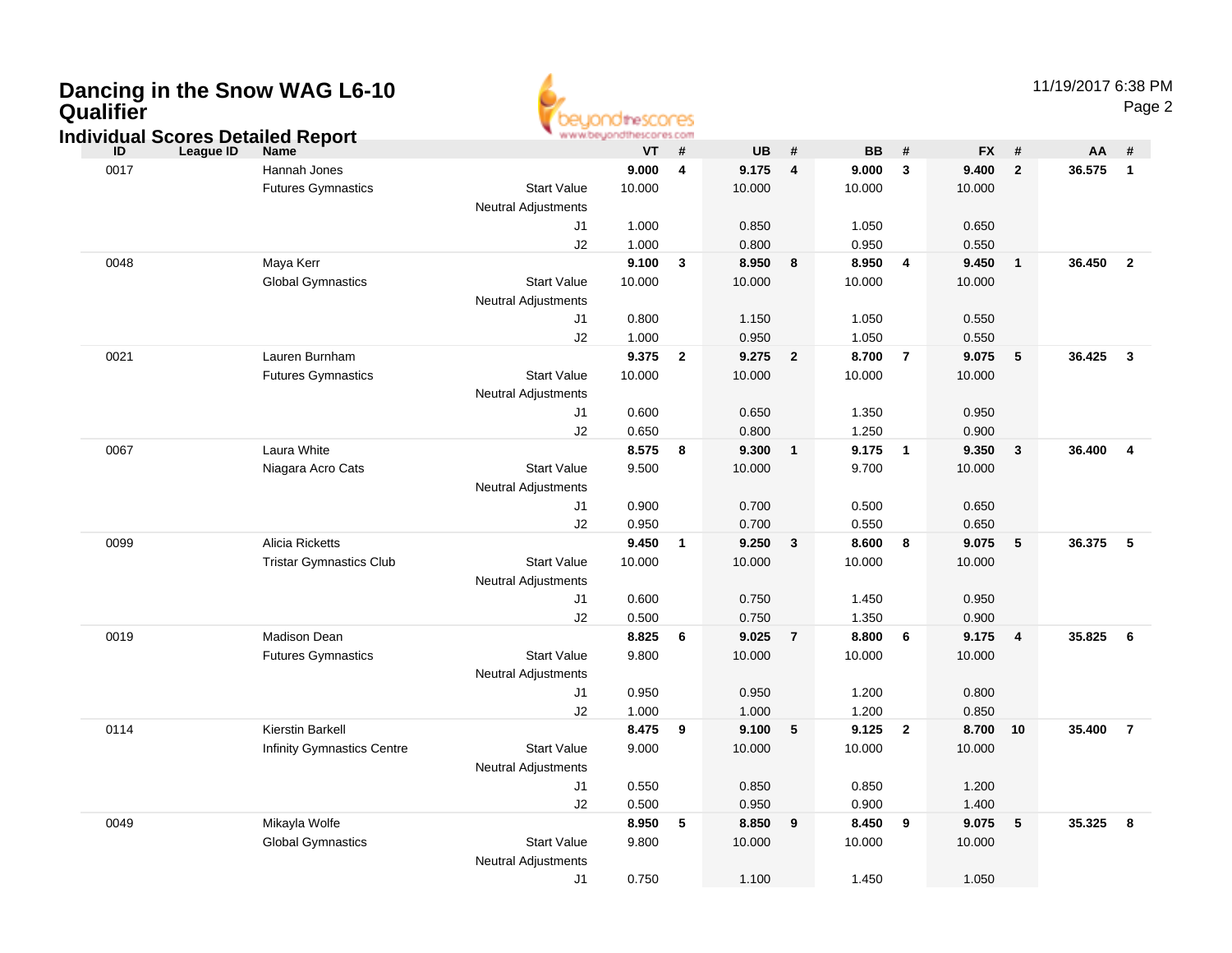## **Dancing in the Snow WAG L6-10 QualifierIndividual Scores Detailed Report**



Page 3

| 35.225<br>9<br>-7<br>34.750<br>10<br>- 6 |
|------------------------------------------|
|                                          |
|                                          |
|                                          |
|                                          |
|                                          |
|                                          |
|                                          |
|                                          |
|                                          |
|                                          |
|                                          |
| 34.325<br>11                             |
|                                          |
|                                          |
|                                          |
|                                          |
| 34.250<br>12                             |
|                                          |
|                                          |
|                                          |
|                                          |
| 9<br>8                                   |

### **Gymnastics Ontario Level 8**

**Level 8 Age 16+**

| ID   | League ID | Name                           |                            | $VT$ # |                          | <b>UB</b> | #                       | <b>BB</b> | #                        | <b>FX</b> | #                        | $AA$ # |                         |
|------|-----------|--------------------------------|----------------------------|--------|--------------------------|-----------|-------------------------|-----------|--------------------------|-----------|--------------------------|--------|-------------------------|
| 0101 |           | Christina Roustas              |                            | X.XXX  | $\overline{\phantom{a}}$ | X.XXX     | $\sim$                  | X.XXX     | $\overline{\phantom{a}}$ | X.XXX     | $\overline{\phantom{a}}$ | 0.000  | $\sim$                  |
| 0100 |           | Alexa Vigliatore               |                            | 9.775  | $\mathbf{1}$             | 9.1502    |                         | 9.425     | -1                       | 9.300     | $\mathbf{2}$             | 37.650 |                         |
|      |           | <b>Tristar Gymnastics Club</b> | <b>Start Value</b>         | 10.000 |                          | 10.000    |                         | 10.000    |                          | 10.000    |                          |        |                         |
|      |           |                                | <b>Neutral Adjustments</b> |        |                          |           |                         |           |                          |           |                          |        |                         |
|      |           |                                | J <sub>1</sub>             | 0.200  |                          | 0.750     |                         | 0.500     |                          | 0.650     |                          |        |                         |
|      |           |                                | J2                         | 0.250  |                          | 0.950     |                         | 0.650     |                          | 0.750     |                          |        |                         |
| 0069 |           | Marina Rose                    |                            | 9.050  | -3                       | 9.200     | - 1                     | 9.000     | $_{3}$                   | 9.425     | -1                       | 36.675 | $\overline{\mathbf{2}}$ |
|      |           | Niagara Acro Cats              | <b>Start Value</b>         | 10.000 |                          | 10.000    |                         | 10.000    |                          | 10.000    |                          |        |                         |
|      |           |                                | <b>Neutral Adjustments</b> |        |                          |           |                         |           |                          |           |                          |        |                         |
|      |           |                                | J <sub>1</sub>             | 0.900  |                          | 0.900     |                         | 0.950     |                          | 0.550     |                          |        |                         |
|      |           |                                | J2                         | 1.000  |                          | 0.700     |                         | 1.050     |                          | 0.600     |                          |        |                         |
| 0081 |           | Olivia Moffett                 |                            | 9.300  | $\overline{2}$           | 8.850     | $\overline{\mathbf{3}}$ | 7.225     | 4                        | 9.300     | $\overline{2}$           | 34.675 | 3                       |
|      |           | Scarborough Gym Elites         | <b>Start Value</b>         | 10.000 |                          | 10.000    |                         | 9.500     |                          | 10.000    |                          |        |                         |
|      |           |                                | Noutral Adjustments        |        |                          |           |                         |           |                          |           |                          |        |                         |

Neutral Adjustments